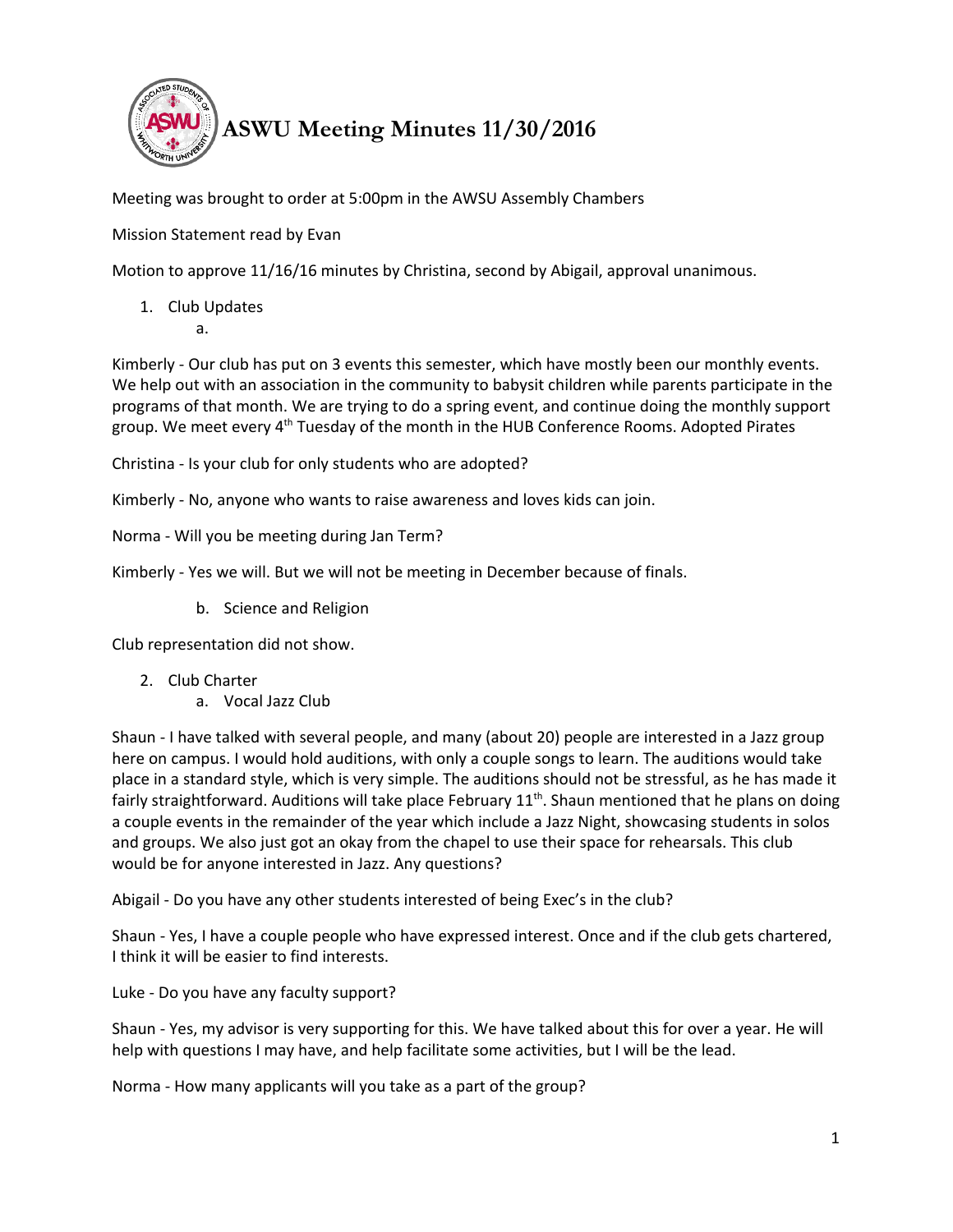Shaun - Looking for about 10 dedicated, passionate students willing to learn and love jazz.

Jeff - When is your goal for your first performance?

Shaun - Sometime in April to May.

- Shaun Steps Out

Breanna - Any discussion?

Alex F - Any reason that we shouldn't charter the club?

Norma - Only thing would be, do you think there would be a desire among the student body?

Jeff - I think the group can only be so big, and it seems like Shaun has the interests able to be sustained.

Hannah - I think that by his numbers, his leadership, and the size of a Jazz Group there shouldn't be any reason not to charter.

Jordan moves to charter the Vocal Jazz Club, second by Josh, approval unanimous.

3. Eco Reps Introductions

Whit - Currently I have 13 eco representatives, which includes 5 in Duvall, 1 in Oliver, 3 in Baldwin-Jenkins, 2 in Stewville, 1 in Boppell, and 1 in Arend. They are all interested and passionate about ecological problems. I wanted to bring them here, so they can see how we run things here. They are my eyes and ears in the dorm halls.

Emily - Freshmen in Duvall, working on a Compost and Recycling Program.

Morgan - Freshmen in Stewart, working on recycling bins on each floor.

Anina - Sophomore from the Village, Bio major. I love all living things.

Claire - Sophomore from Duvall, Health Science Major.

Breanna - Thank you for your support with Whit and helping keep the mission of sustainability alive.

4. FVP Update

Jeff - A week ago we had one requisition from the newly chartered Artists Collective and Finance Committee approved the request for \$150.00. That keeps Capital at \$14,482.94 and Unallocated is now a \$4,458.38.

Good news: minimum wage went up, so we will all be getting paid more. You will all be getting paid \$11 per hour starting January  $1<sup>st</sup>$ , 2017. There has been a lot of conversation about where to find that extra money from. But, we ended up finding some more from the PiraPeriod account, which holds money left over after the fiscal years, which has been accumulated.

Mae - How does this affect fees for next year?

Jeff - This will be a whole conversation about this topic, later in the year.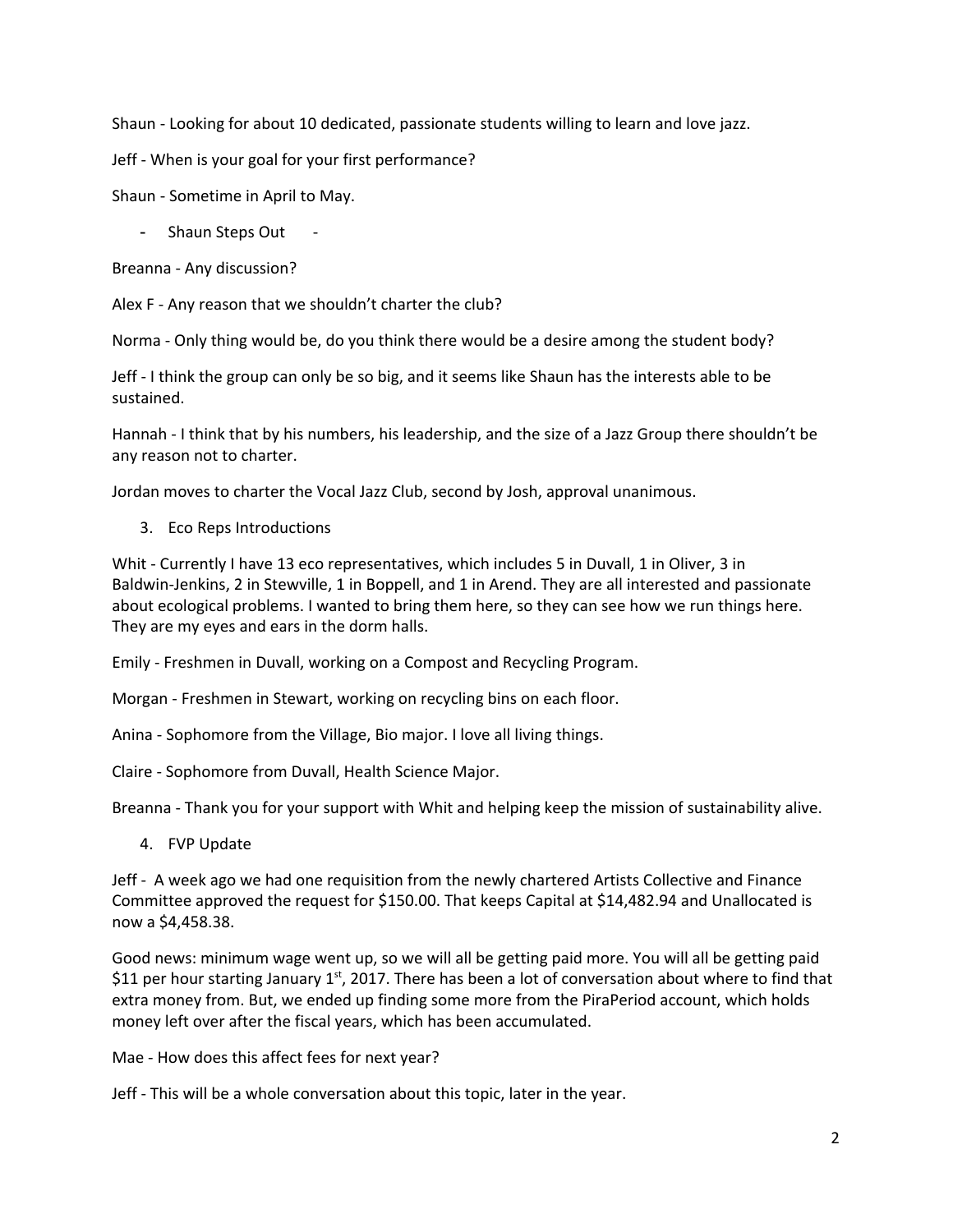Alex - Out of curiosity, why the increase?

Jeff - It got passed as a state law during the most recent election season.

Alex F - Is this all across the board, or just ASWU employees?

Jeff - Across the board. Since it is a state law, all employees are required to get paid more.

Hannah - Do the students making more than minimum wage already, get an increase as well?

Jeff - I suppose they will go up as well.

Breanna - Think about how you can be saving money, and be mindful when making purchases. This is going to effect the years to come.

Dayna - Be ready for conversations beginning in February.

Jordan - Can we raise the activity fee?

Jeff - No, it is set by the administration. Last year we increased the fee already.

Hannah - Will hours be cut?

Jeff - Not this year, but that could take place in future years to deal with budgeting. One more thing, I will take any receipts until next Thursday, December  $8<sup>th</sup>$ . I won't do any reimbursements after that because of finals.

5. EVP Update

Norma - Next week we will have our ASWU Christmas Party. I have asked Beck to join us, which he said he will try to make it but he is getting off a plane around the same time. We will be doing a white elephant exchange, so if you could bring an item that has value of \$10 or less, so that we can trade gifts. Fancy Christmas themed, so please dress up. Our normal scheduled meeting time will be the party, and our official meeting will be held on Tuesday at 11:45.

We met Monday, and decided that the Spring Retreat will be February 3<sup>rd</sup>-4<sup>th</sup>. Please reserve that date, so we can all make it. Also, timecards are due, please fill them out.

6. President Update

Breanna - Last Thursday, the students who are in our GE-330 class went through the student vision for student life. I sent out our notes, so you have any other thoughts, please email them. I will forward that all to Rhosetta. They just want to see what students feel, not everything in the plan will be acted upon, just considerations.

7. Reports and Vibes

Bailey - Tomorrow is the night at the Union. It is from 6-7pm, 5-minute drive from campus. This event doesn't count as your first free trial, so I would recommend anyone who has wanted to try yoga or spin, to try this out. They are doing \$1 off smoothies. LuLuLemon giveaway as well. There are still spots available, so if you are thinking about going, please go.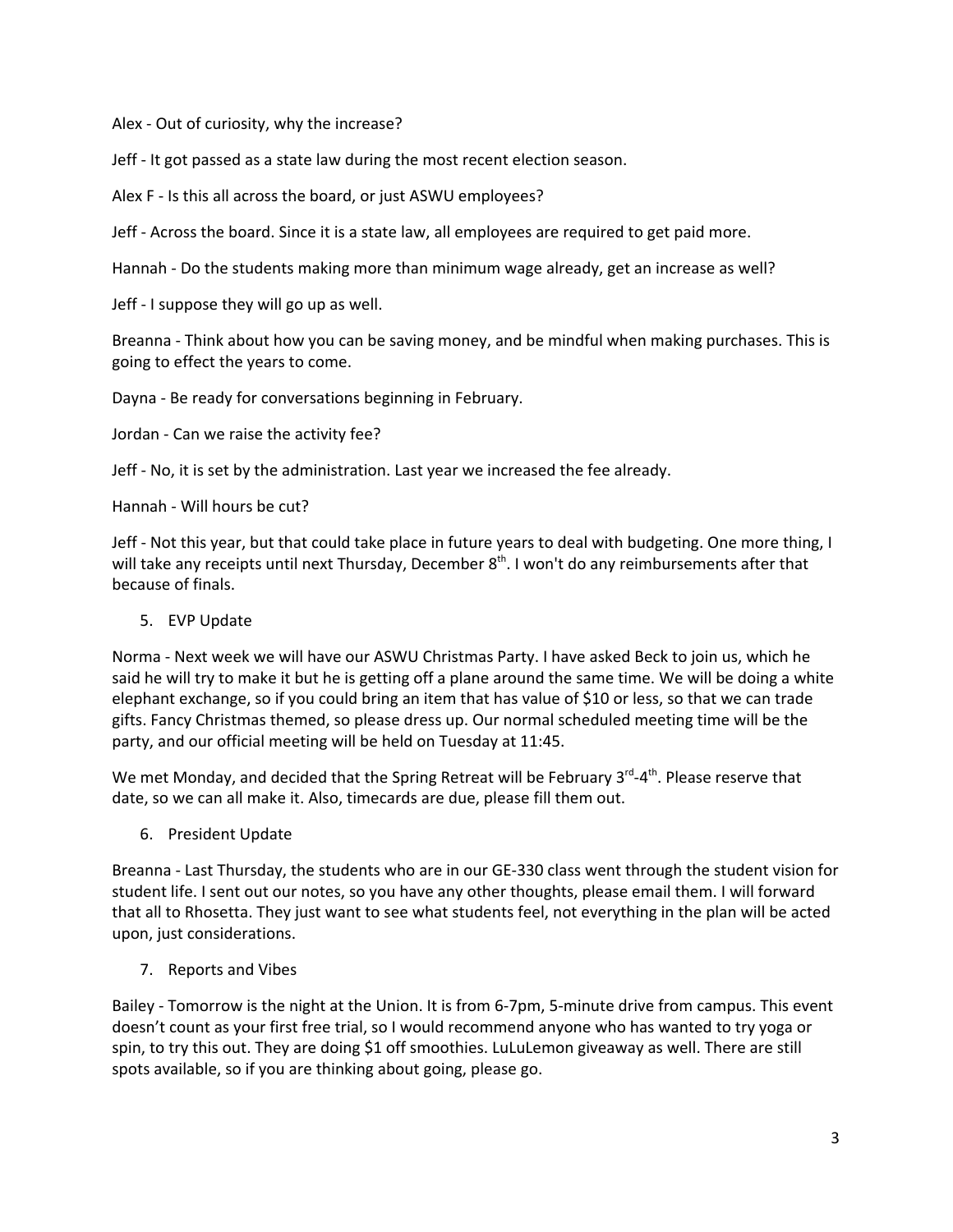Abigail - Do you use your student ID?

Bailey - You sign up online, and when you go you show your student ID, and then it will be free.

Gretchen - The Senior Class Christmas party is December  $8<sup>th</sup>$  at 8pm. We are looking for a Santa costume. Please invite seniors online on Facebook. Tickets will go on sale soon.

Shaun - I had a resident who had very poor service with the shuttle. Little to no communication. He had to call his own ride. I think we need to work on better communication.

Mike - On Monday, there will be an event called Overflow. The Theology department will be talking from 8pm-9:30pm about Abortion. Please invite people to come join in conversation on different perspectives.

Norma - Will both sides of the issue be represented?

Mike - I think there will be, especially the more people who show up.

Christina - Deck the Halls is from 8pm-11pm this Saturday. Please invite people to come. Hot Cocoa will be provided, and it's free.

Rachel - On Friday, the Yule Ball is happening. Harry Potter and Christmas Themed. Starting at 7:30pm there will be lessons, and at 8:30-11 it will be an open dance. Free and Semi Formal. There will be treats.

Breanna - What do people wear?

Rachel - They said semi-formal wear and they will have props to dress up with.

Karlin - Last issue of the semester will come out soon, so please keep an eye out for those. After that, we will start production up at the beginning of February.

Whit - We are starting to do a compost program in the residence halls. I have received some containers from facilities, and looking for acrylic paint.

Elisha - Feeling fresh for finals, is a new incentive program the UREC is putting on. You will log your amount of sleep, random acts of kindness, and eating habits. Several gifts and prizes for participating. [www.whitworth.2.act.co](http://www.whitworth.2.act.co/) to sign up.

Breanna - Was thinking about the rain gear, how has those been useful?

Elisha - Great. A lot of participants were able to use the gear for Fall Break trips, and some other various trips. Great investment.

Evan - Whitworth.fm is giving away 2 lift tickets for Mt. Spokane. Share the post on Facebook to enter.

Emily - Friday is Boppell Coffeehouse. The order of the show is awesome, and you guys should come. 14 performers. Bring your own mug.

Evan - If you go to our website on mobile devices now, you can listen to the radio now.

Breanna - Michaela you sent out an email about pictures. Any responses?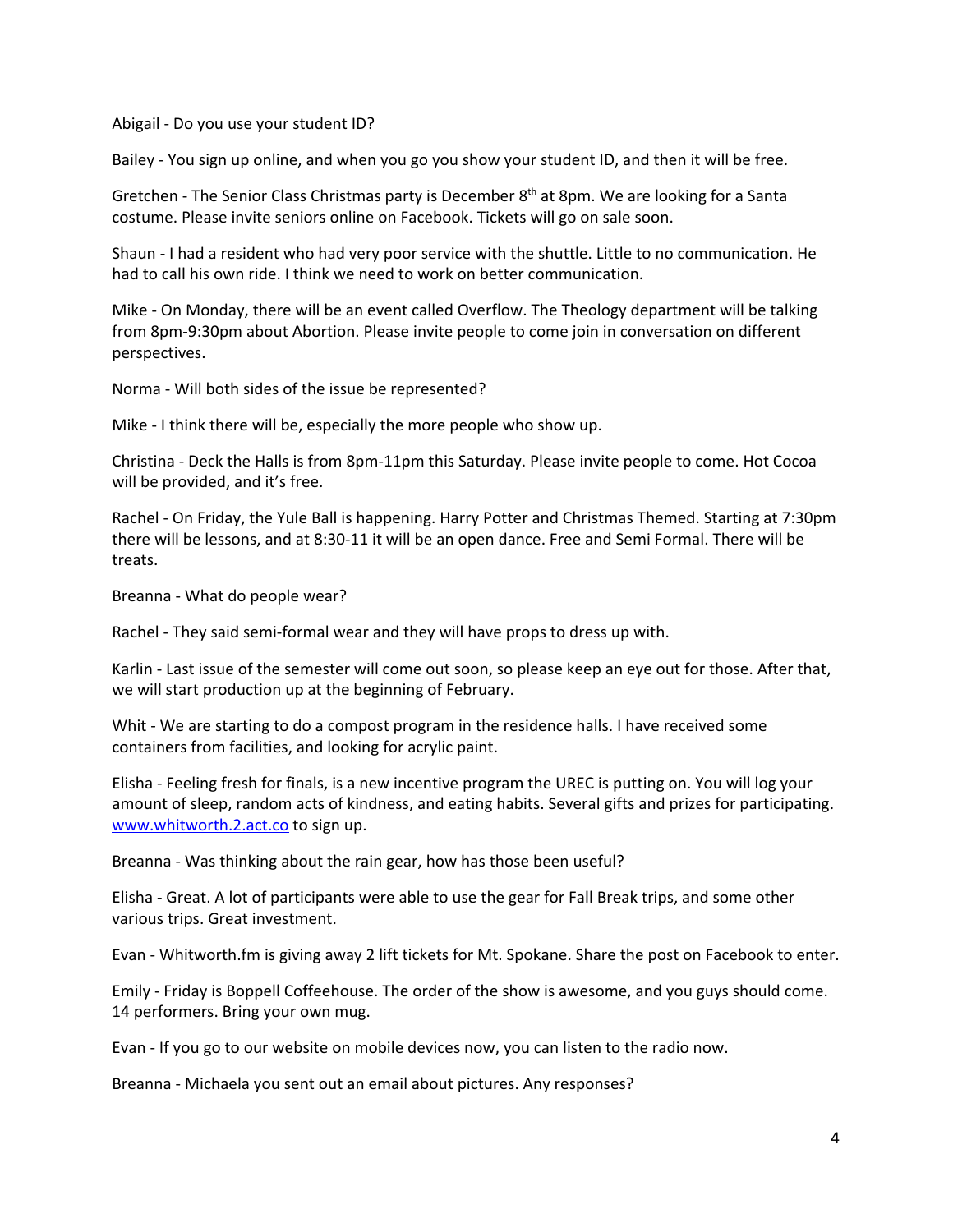Michaela - A few, please continue to send them in as soon as possible.

Peter - Whitworthian is doing an addition for Craig Dobis, where we are wanting to do a piece sharing memories of him. If you know anyone who knew Craig, please have them message us, and we will put together a story.

Alex F - The Latrine Initiative project started today. Not a lot of people knew about it, but it is very excited. People wanted to get involved as soon as they heard about it.

Rachel - So far we have raised \$2,800 and our goal is \$3,500. At this point, we can only do cash. If anyone is interested, please message Jordan or myself.

Whit - Have all the reps figured out their service projects?

Reps - Yes.

Breanna - What are the other reps doing for your service projects?

Alex - BJ and Stewart are writing cards for En Christo.

Ethan - We are doing a babysitting night for Faculty. Next Saturday, from 6-8pm.

Breanna - I have been waiting from an email from Spokane Gives. We should continue to meet in February. I am still looking for anyone who is interested in participating.

Norma - Before thanksgiving, the COVAC committee met. Dr. Lee will come to share the draft at a meeting in the future. If you hear any feedback from students on their input on global perspectives, please let us know.

8. Recognitions

Alex F - Shout out to Jordan and Rachel for Latrine Initiative Project.

Rachel - Shout out to Alex and Amber as well for their help.

Luke - Just wanted to say thank you to everyone again for your help with Midnight Madness. The support was incredible.

Breanna - Beck told me that he thought that was the Best Midnight Madness he's ever seen. Great job Luke.

Ivan - I brought along one of my residents who wanted to share something with the council.

Hayden - I am a Freshmen living in Duvall. I have noticed something around campus. How many people ride a bike to class? A lot of the bike racks are full during the day. This isn't the only problem, but for those of us who have seats that can get wet, it becomes unbearable. I have talked to several people about the idea, and now I am trying to get some funding to provide shelter over the bike racks. I think it would be a great addition to campus. It would look nice, and it would show we care. Hoping to just pitch our idea. I know it might be hard, but I would be willing to put together a presentation together and do whatever is necessary to get this rolling.

Breanna - That is awesome. Let's get in contact so we can get this started and work with facilities.